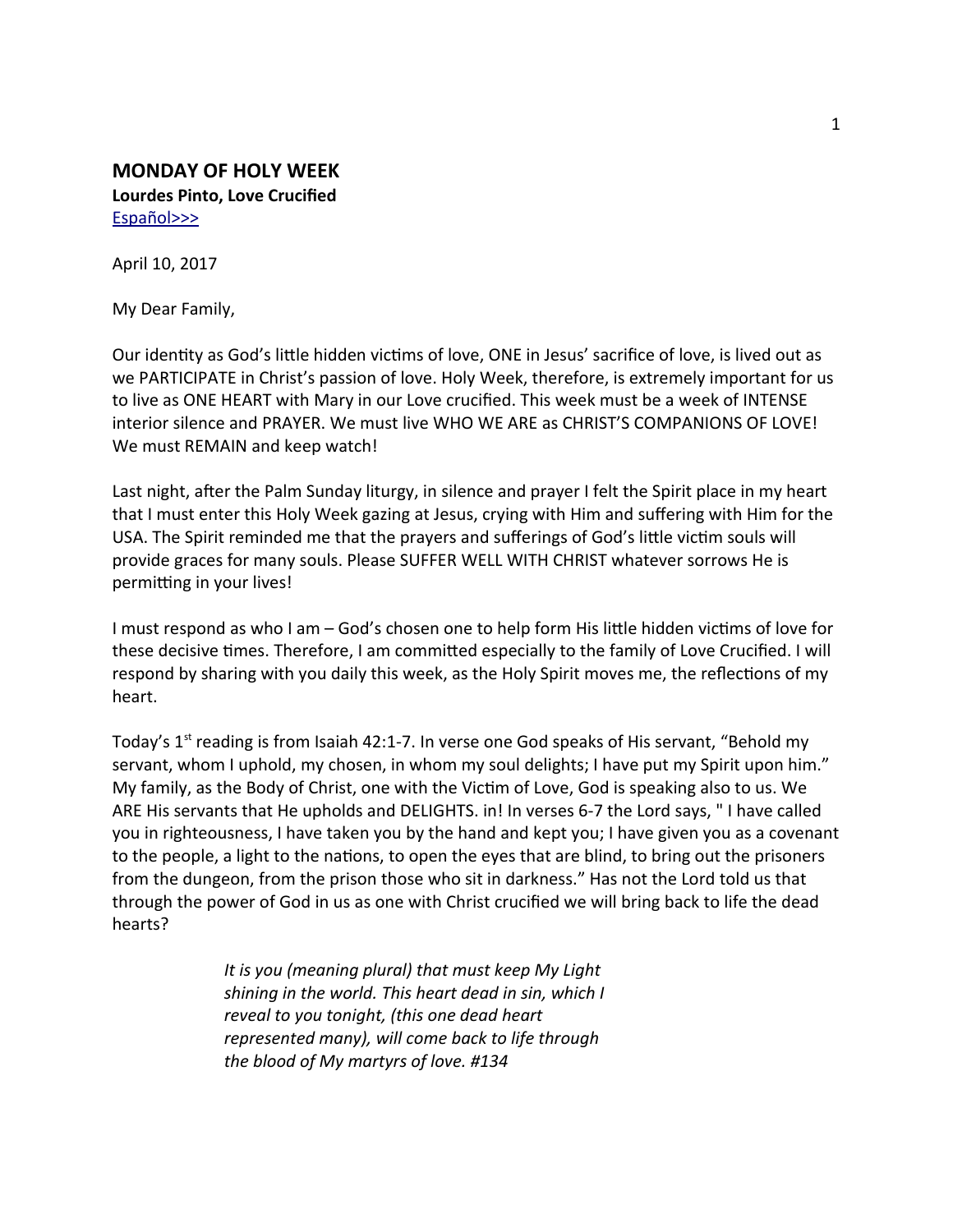Jesus IS the light to the natons (42:6), and He has formed us to be His light in the darkness of this world through the treasure of the Simple Path.

> *Only love radiates the light of God, for His light is Love. The light of Jesus Christ is love that sufers for all and with all: Love in pain and sorrow, Love that enters into the brokenness of humanity and receives her brokenness into Himself to heal and restore her in God. Love receives her wounds and bears them upon His Body to heal her with the balm of His tenderness in mercy. This is the Light of the world. This is Love, the Word Incarnate. Receive My wounds, the sin, brokenness and oppression of your brothers and sisters, so that you can radiate My light in the darkness. This is love. The love of the world is self-seeking and self-centered, but the love of God is self-giving.* #88

Today's Gospel was from John 12:1-11, but try to ponder the entre chapter because there is so much richness, and tomorrow we move on to chapter 13. In 12:26, Jesus says, "If any one serves me, he must follow me; and where I am, there shall my servant be also; if any one serves me, the Father will honor him." Our identty IS to be servants of Christ! As his servants, we MUST continue to live His mission as one in the Father's Will. His servants are those that follow their Master and die as one with Him, thus bringing forth the TRIUMPH OF LOVE.

Verse 27: "Now is my soul troubled. And what shall I say? `Father, save me from this hour'? No, for this purpose I have come to this hour." Jesus knows who He is and where He is going! But do we? Do the Mothers and Missionaries of the Cross know who they are and their purpose? Do we ask our Lord to take away our suferings or do we embrace them as one with Christ because that IS our purpose?

Verse 32: "and I, when I am lifed up from the earth, will draw all men to myself." Jesus desires ALL His followers to become one in His Crucifed Love, but how many ALLOW the Spirit to bring forth this UNION? This is OUR MISSION – to bring souls with the Holy Spirit and Mary to the Cross to become one with Christ crucifed! In our Path #9 Jesus asks us this queston:

> *As you kiss My feet ask: How far are you willing to go to proclaim My mission that I have placed in your heart? Will your feet reach the summit of Golgotha? Will you contnue to love and be faithful to My mission when you are persecuted and misunderstood, many tmes by those closest to you? How far are you willing to walk for Me? Are you*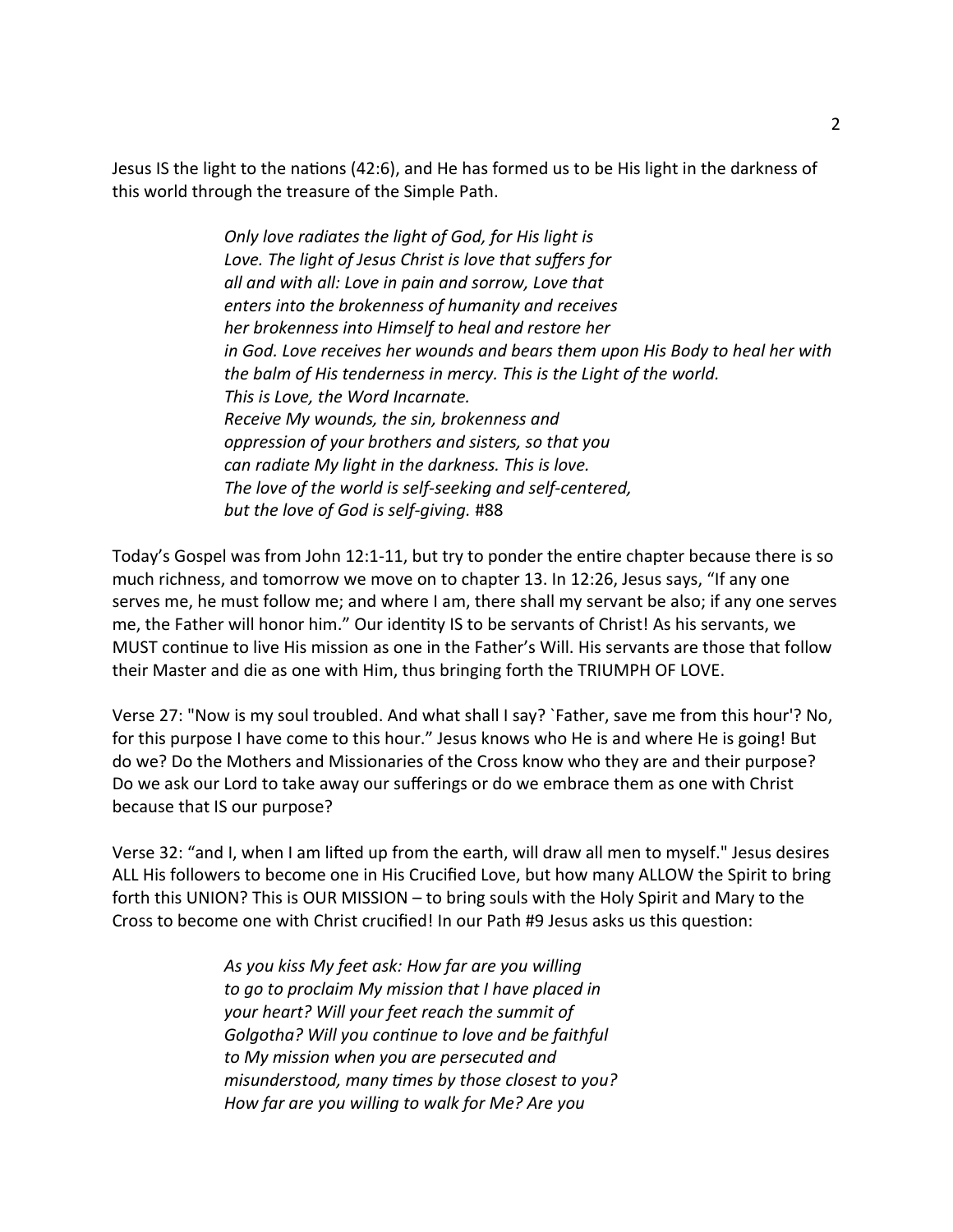*willing to remain at My feet and wash them with the perfume of your tears and sacrifces as Mary Magdalene did? #9*

This question was part of our last retreat. Have you answered it? How focused are we on our mission? I pray that through the graces of this Holy Week each of us will receive the ZEAL of Christ to live and proclaim our mission as He did!

Finally, I will comment on verses 42-43: "Nevertheless many even of the authorities believed in him, but for fear of the Pharisees they did not confess it, lest they should be put out of the synagogue: for they loved the praise of men more than the praise of God." I highly recommend that we each take the tme to ponder again chapter two of the Path, *Qualites of a Truly Humble Person.* In the section - Beyond "Being Nice" - it states:

> Most of us want to be "nice people," not realizing that we are actually living in bondage to what others may think of us. We go through life seeking acceptance and in fear of being rejected or ignored. As a result, we seldom speak the truth.

My beloved family, how much COURAGE and LOVE we need to be who we are in Christ and confess it!! May the passion of our Beloved Jesus Christ consume us, SO THAT, we too, can allow the Spirit to move us out of the pit of our woundedness to die with Christ SOLELY FOR LOVE of souls and to glorify Abba!!!!!

Lourdes†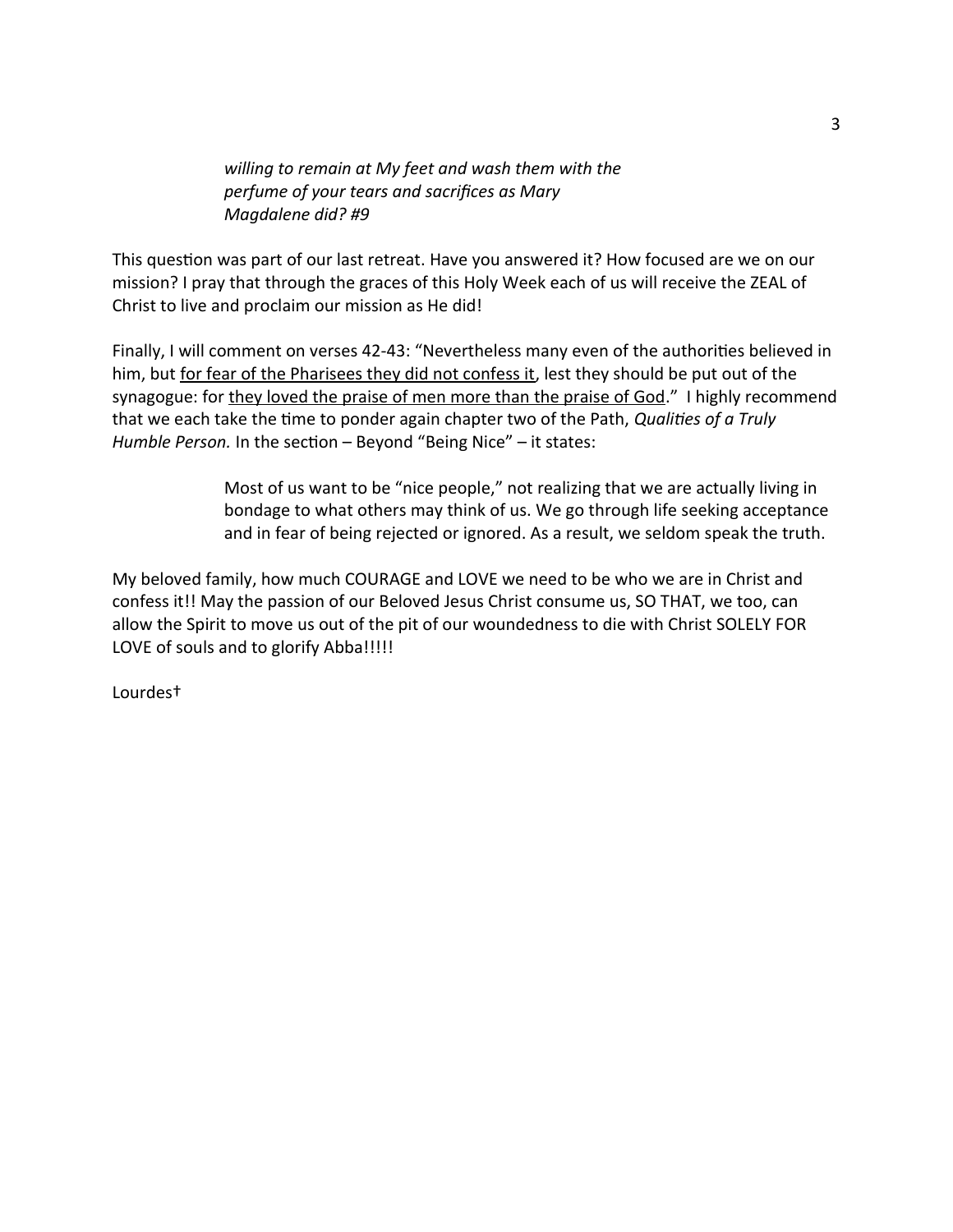## <span id="page-3-0"></span>SPANISH ESPAÑOL

**LUNES DE SEMANA SANTA Lourdes Pinto, Amor Crucifcado**

10 de abril de 2017

Mi querida familia,

Nuestra identdad como las pequeñas víctmas ocultas de amor de Dios, UNO en el sacrifcio de amor de Jesús, se vive a medida que PARTICIPAMOS en la pasión de amor de Cristo. La Semana Santa, por lo tanto, es extremadamente importante para nosotros para vivir como un solo corazón con María en nuestro amor crucifcado. Esta semana debe ser de un INTENSO silencio interior y oración. ¡Debemos vivir QUIENES SOMOS COMO COMPAÑEROS DE AMOR DE CRISTO! ¡Debemos permanecer y vigilar!

Anoche, después de la liturgia del Domingo de Ramos, en silencio y en oración, sentí que el Espíritu puso en mi corazón que debo entrar en esta Semana Santa contemplando a Jesús, llorando con Él y sufriendo con Él por los Estados Unidos. El Espíritu me recordó que las oraciones y los sufrimientos de las pequeñas almas víctmas de Dios proveerán gracias a muchas almas. Por favor, ¡SUFRAN BIEN CON CRISTO cualquier dolor que Él está permitendo en sus vidas!

Debo responder como quien soy - la elegida por Dios para ayudar a formar a Sus pequeñas víctmas ocultas del amor, para estos tempos decisivos. Por lo tanto, estoy comprometda especialmente con la familia del Amor Crucifcado. Responderé compartendo con ustedes diariamente esta semana, como el Espíritu Santo me mueva, los refejos de mi corazón.

La primera lectura de hoy es de Isaías 42: 1-7. En el versículo uno, Dios habla de su siervo: "He aquí mi siervo, a quien yo sostengo, mi escogido, en quien mi alma se deleita; He puesto Mi Espíritu sobre él".

Mi familia, como Cuerpo de Cristo, una con la Víctma del Amor, Dios también nos habla a nosotros. ¡SOMOS Sus siervos a los que Él sostene y en los que se DELEITA! En los versículos 6- 7, el Señor dice: " Yo, el Señor, te llamé en la justcia, te sostuve de la mano, te formé y te destné a ser la alianza del pueblo, la luz de las naciones, para abrir los ojos de los ciegos, para hacer salir de la prisión a los cautvos

y de la cárcel a los que habitan en las "¿No nos ha dicho el Señor que por el poder de Dios en nosotros como uno con Cristo crucifcado, traeremos de nuevo a la vida los corazones muertos?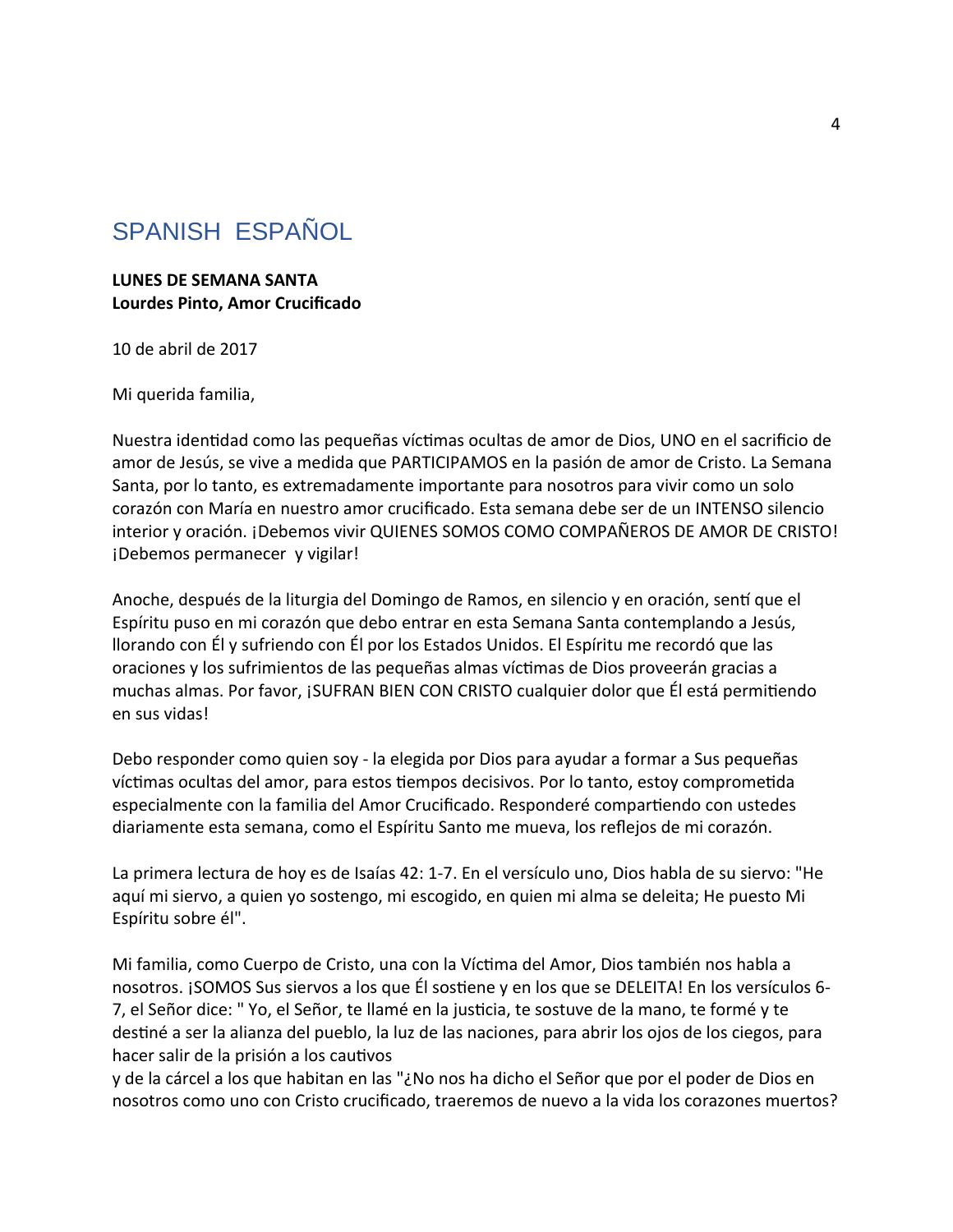Son ustedes quienes deben mantener Mi Luz brillando en el mundo. Este corazón muerto en el pecado, que te revelo esta noche, (este corazón muerto representó a muchos), volverá a la vida a través de la sangre de Mis mártres de amor # 134.

Jesús es la luz para las naciones (42: 6), y nos ha formado para ser Su luz en las tnieblas de este mundo a través del tesoro del Camino Sencillo.

Solo el amor irradia la luz de Dios, porque Su luz es amor. La luz de Jesucristo es amor que sufre por todos y con todos. El amor en el dolor y la tristeza; Amor que entra en el quebranto de la humanidad y lo recibe en Sí mismo, para sanarla y restaurarla en Dios. El Amor que recibe sus heridas y las lleva sobre Su cuerpo para sanarla con el bálsamo de Su ternura y misericordia. Esta es la Luz del mundo. Este es Amor, el Verbo Encarnado.

Recibe Mis llagas, el pecado, el quebranto y la opresión de tus hermanos y hermanas, para que puedas irradiar Mi luz en la oscuridad. Esto es amor. El amor del mundo es egoísta y egocéntrico, pero el amor de Dios es darse uno mismo # 88

El Evangelio de hoy es de Juan 12,1-11, pero trata de refexionar sobre todo el capítulo porque hay tanta riqueza, y mañana pasaremos al capítulo 13. En 12,26, Jesús dice: "Si alguno me sirve, debe seguirme; Y donde Yo estoy, allí estará también Mi siervo; si alguno me sirve, el Padre lo honrará". ¡Nuestra identdad ES ser servidores de Cristo! Como sus siervos, DEBEMOS seguir viviendo Su misión como uno en la voluntad del Padre. Sus siervos son los que siguen a su Maestro y mueren uno con Él, propiciando así el TRIUNFO DEL AMOR.

Versículo 27: " Mi alma ahora está turbada. ¿Y qué diré: "Padre, líbrame de esta hora"? No, para este propósito he llegado a esta hora". ¡Jesús sabe quién es y hacia dónde va! ¿y nosotros? ¿Las Madres y los Misioneros de la Cruz saben quiénes son y cuál es su propósito? ¿Pedimos a nuestro Señor que nos quite nuestros sufrimientos o los abracemos como uno con Cristo, porque ese ES nuestro propósito?

Versículo 32: "y cuando yo sea levantado en alto sobre la terra, atraeré a todos hacia mí". Jesús desea que TODOS sus seguidores lleguen a ser uno en Su Amor Crucifcado, pero ¿cuántos PERMITEN que el Espíritu realice esta UNIÓN? Es NUESTRA MISIÓN - traer almas con el Espíritu Santo y María a la Cruz para llegar a ser uno con Cristo crucifcado

En nuestro Camino # 9 Jesús nos hace esta pregunta:

Al besar mis pies pregúntate: ¿Hasta dónde estás dispuesta a llegar para proclamar Mi misión que he puesto en tu corazón? ¿Alcanzarán tus pies la cima del Gólgota? ¿Vas a seguir amando y siendo fel a mi misión cuando seas perseguida e incomprendida, muchas veces por las personas más cercanas a ti?